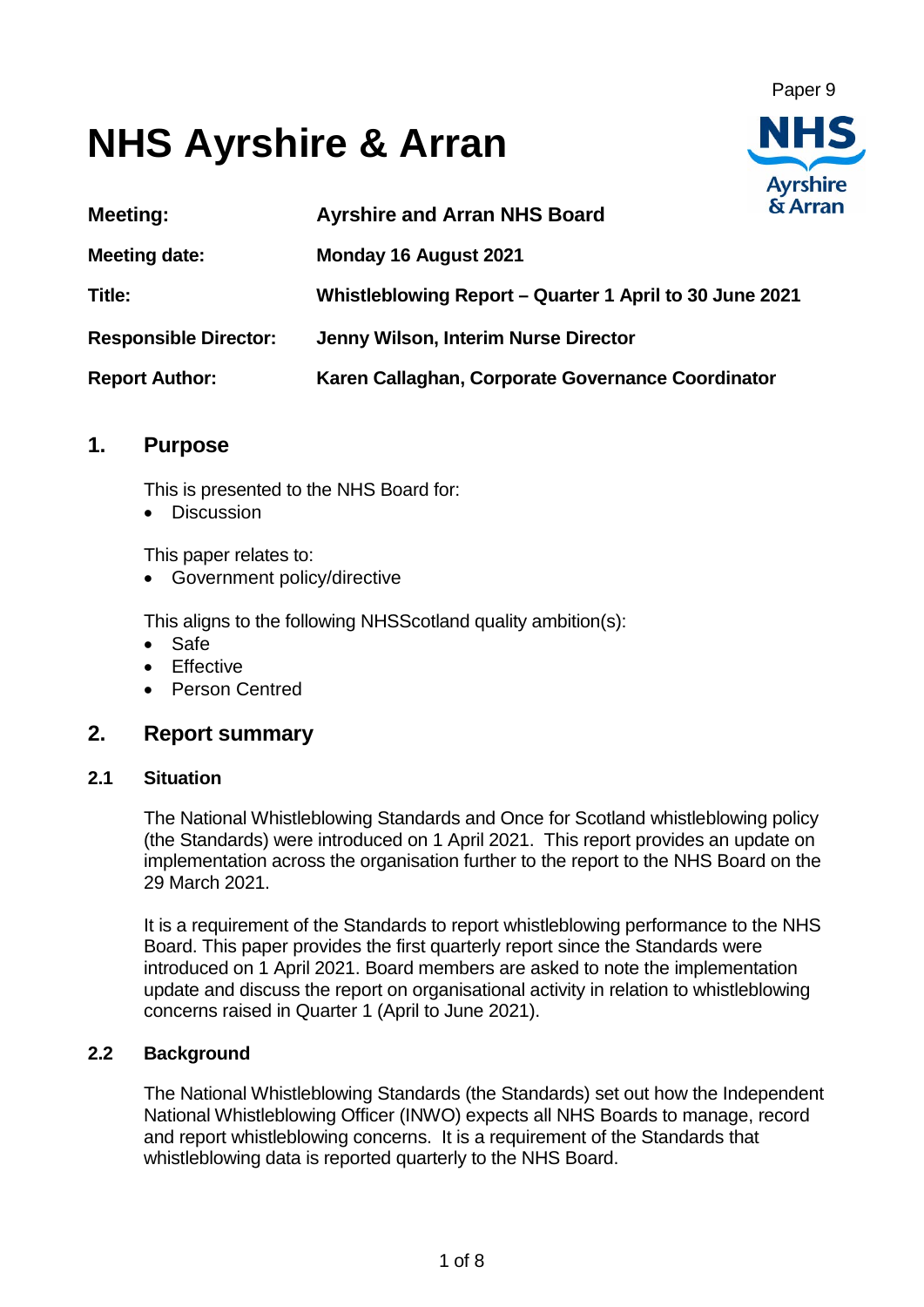The Standards also require that Boards publish an annual report setting out performance in handling whistleblowing concerns. The annual report will summarise and build on the quarterly reports produced by the board, including performance against the requirements of the Standards, Key Performance Indicators (KPIs), the issues that have been raised and the actions that have been or will be taken to improve services as a result of concerns. The first annual report will be provided in 2022 and will align with the quarterly report for Quarter 4.

In NHS Ayrshire & Arran the agreed governance route for reporting on whistleblowing is to Staff Governance Committee and then to the NHS Board. The NHS Board report will be shared with Integration Joint Boards following the NHS Board meeting.

This first quarterly report provides information in accordance with the requirements of the Standards. This provides information on our performance for Quarter 1 (April – June 2021).

#### **2.3 Assessment**

#### **2.3.1 Implementation progress**

Since the report to Board on 29 March 2021 work has continued via the Whistleblowing Oversight Group (WBOG) to implement the Standards across all sectors. At their meeting on 22 July 2021 WBOG considered progress and the implementation plan was signed off as complete. The Whistleblowing Implementation Group was stood down at the end of March and the Corporate Governance team worked closely with individual sector leads to ensure that arrangements were in place for all those to whom The Standards apply and that robust governance processes are in place to facilitate quarterly Whistleblowing reporting.

WBOG acknowledged that some gaps remain in relation to national links for students with NES and NHS Board to NHS Board service level agreements (SLAs), however, the Board can be assured that from 1 April 2021 any person who is delivering an NHS service has access to raise a concern and this has been communicated to all groups.

The communication plan has ensured that there is awareness across the organisation of the Standards through a series of 7 minute briefs and a leaflet on how to raise a concern. Good feedback has been received on how communications have been delivered enabling both digital access and information to support team meetings and face to face discussions.

The national Turas training modules were rolled out across the organisation from March 2021. This included modules for staff, with additional modules for managers. Managers were also invited to facilitated sessions to provide an opportunity for discussion and questions. Feedback on the content of the training modules has been positive and managers welcomed the information and scenarios given. Comment was received that managers would be more confident if they received a concern and would know where to go for help and advice.

Facilitated sessions for managers will continue to be offered through 2021 by the Corporate Governance team.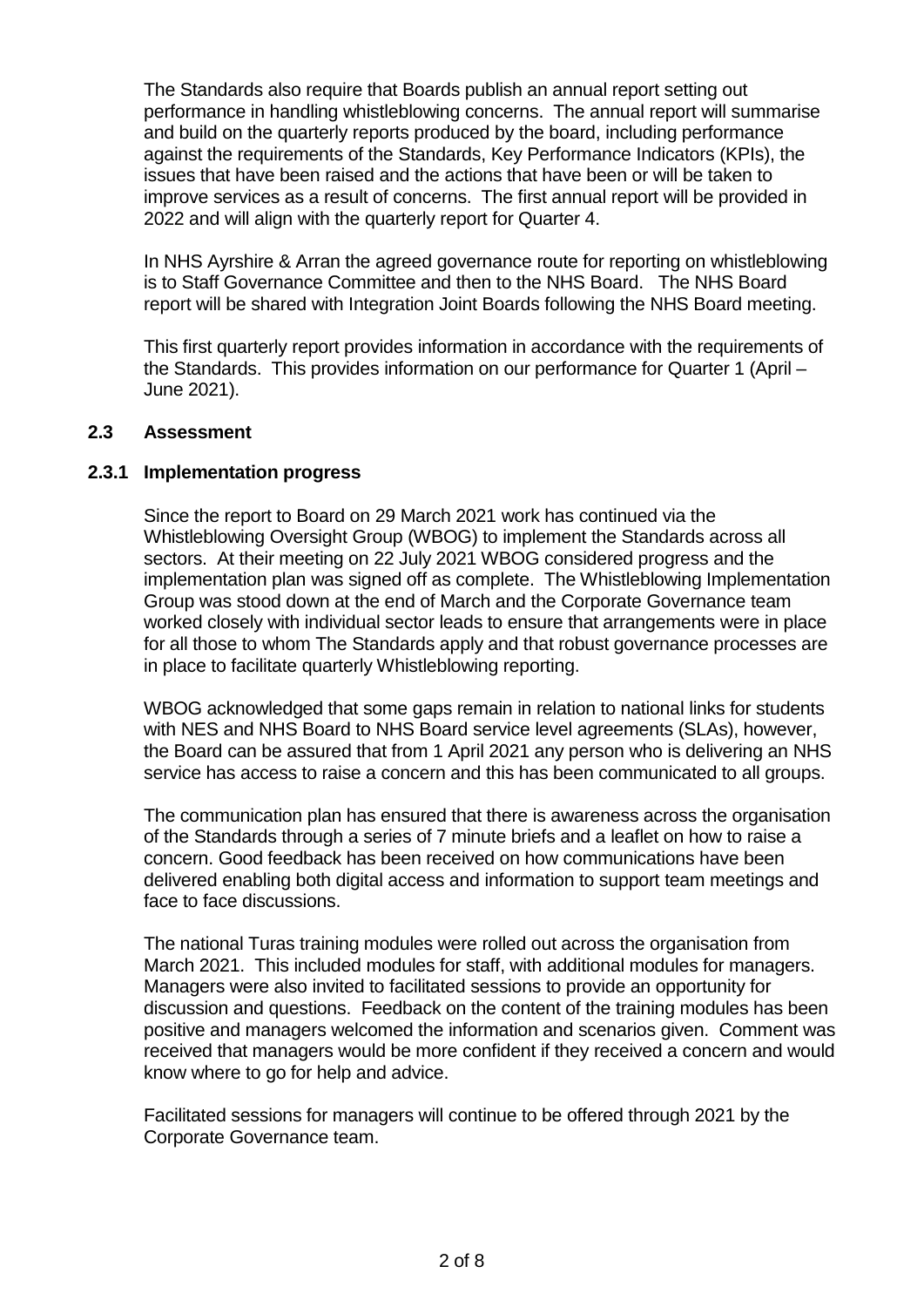# **2.3.2 Whistleblowing organisational activity**

Appendix 1 provides details of Whistleblowing concerns raised across the organisation by staff and those who provide services on behalf of NHS Ayrshire & Arran. This demonstrates our performance in the national key indicators as required by the INWO and includes key areas of Whistleblowing handling, as well as highlighting outcomes and providing more detail on Whistleblowing themes. Over time, this approach will illustrate trends and more importantly, allow us to evidence necessary improvement and learning in response to the trends and themes demonstrated.

The report at Appendix 1 provides performance information on:

- Whistleblowing concerns raised
- Learning, changes or improvements to service or procedures
- Experience of individual raising concern/s
- Level of staff perceptions, awareness and training
- Whistleblowing themes, trends and patterns

# **2.3.3 Quality**

Procedures for raising concerns should provide good-quality outcomes through a thorough but proportionate investigation. The approach to handling whistleblowing concerns ensures that learning and improvement is progressed for upheld whistleblowing concerns and are shared across all relevant services.

# **2.3.4 Workforce**

The Standards support our ambition for an open and honest organisational culture where staff have the confidence to speak up and all voices are heard. This is focused through our organisational Values of 'Caring, Safe and Respectful' and promoting a culture of psychological safety.

# **2.3.5 Financial**

There is no financial impact.

#### **2.3.6 Risk assessment/management**

If staff do not have confidence in the fairness of the procedures through which their concerns are raised, or do not feel assured that concerns raised will be acted upon, there is a risk that they will not raise valid concerns about quality, safety or malpractice. The opportunity to investigate and address these concerns will have been lost, with potentially adverse impact on quality, safety and effectiveness of services.

There is also a wider risk to organisational integrity and reputation, if staff do not believe they will be listened to and do not feel senior leaders in NHS Ayrshire & Arran are fulfilling the organisation's Values of 'Caring, Safe and Respectful' and promoting a culture of Psychological Safety.

# **2.3.7 Equality and diversity, including health inequalities**

A local Equality Impact Assessment (EQIA) for the Standards is in place and published on our [public facing web.](https://www.nhsaaa.net/media/11048/21-05-26-eqia-whistleblowing-policy-v011.pdf) This assesses the impact of the Whistleblowing Standards on staff and those who provide services on behalf of the NHS with protected characteristics.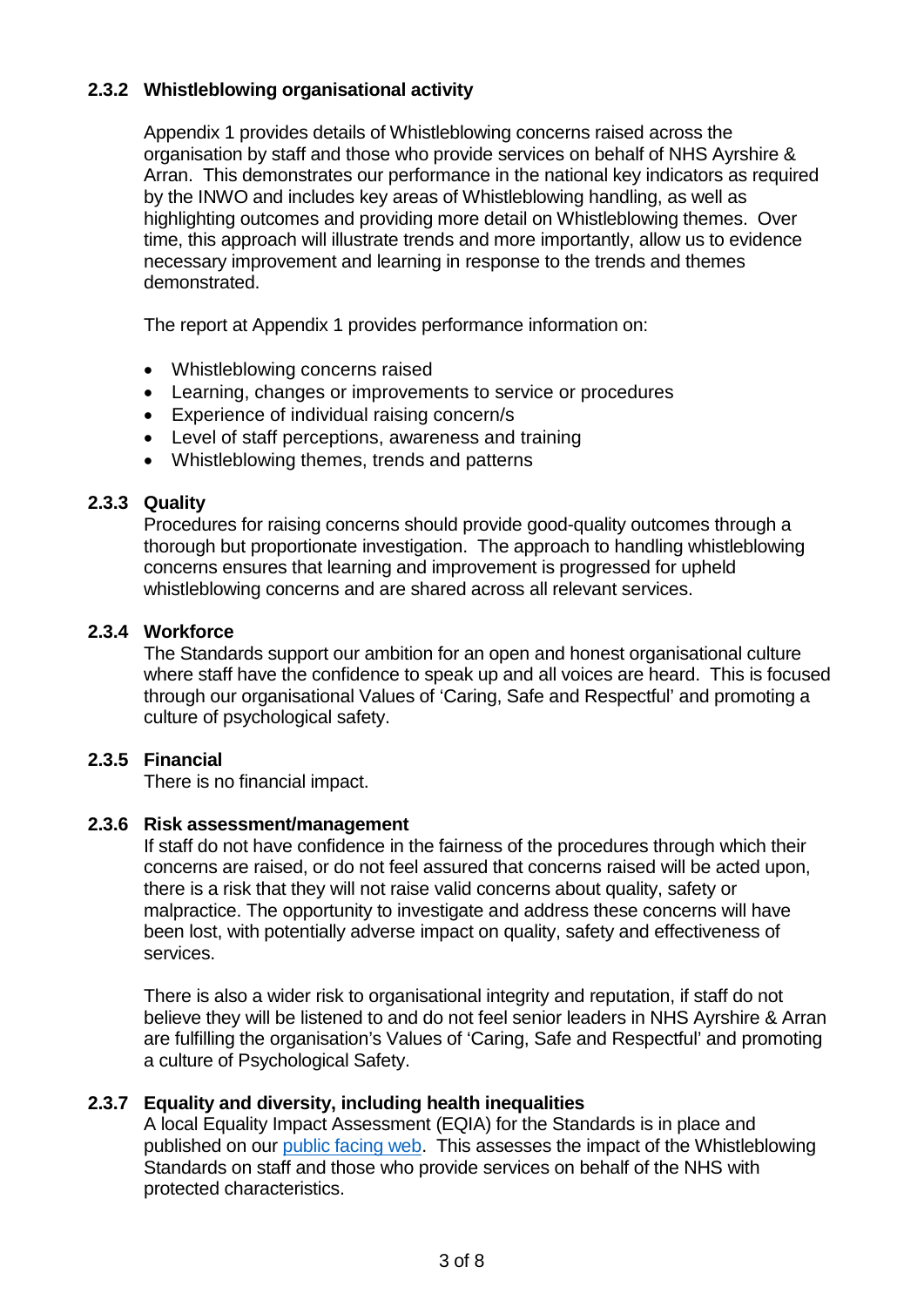# **2.3.8 Other impacts**

- **Best value:** Governance and accountability and Performance management. The delivery of an effective process for whistleblowing concerns will support the Board's commitment to safe, effective and person-centred care. Effective handling of concerns supports the delivery of the Healthcare Quality Strategy.
- **Compliance with Corporate Objectives** Create compassionate partnerships between patients, their families and those delivering health and care services which respect individual needs and values; and result in the people using our services having a positive experience of care to get the outcome they expect.

#### **2.3.9 Communication, involvement, engagement and consultation**

There is no requirement for formal engagement with external stakeholders in relation to the formulation of this paper. There has been wide communication of the Standards across the organisation.

#### **2.3.10 Route to the meeting**

This has been previously considered by the following groups as part of its development. The groups have either supported the content, or their feedback has informed the development of the content presented in this report.

- Whistleblowing Oversight Group on 22 July 2021
- Staff Governance Committee on 3 August 2021

#### **2.4 Recommendation**

For discussion. The Board are asked to note the implementation update and discuss the performance report in relation to concerns raised in Quarter 1 (April – June 2021).

# **3. List of appendices**

• Appendix 1 - Whistleblowing Report for Quarter 1 April to June 2021.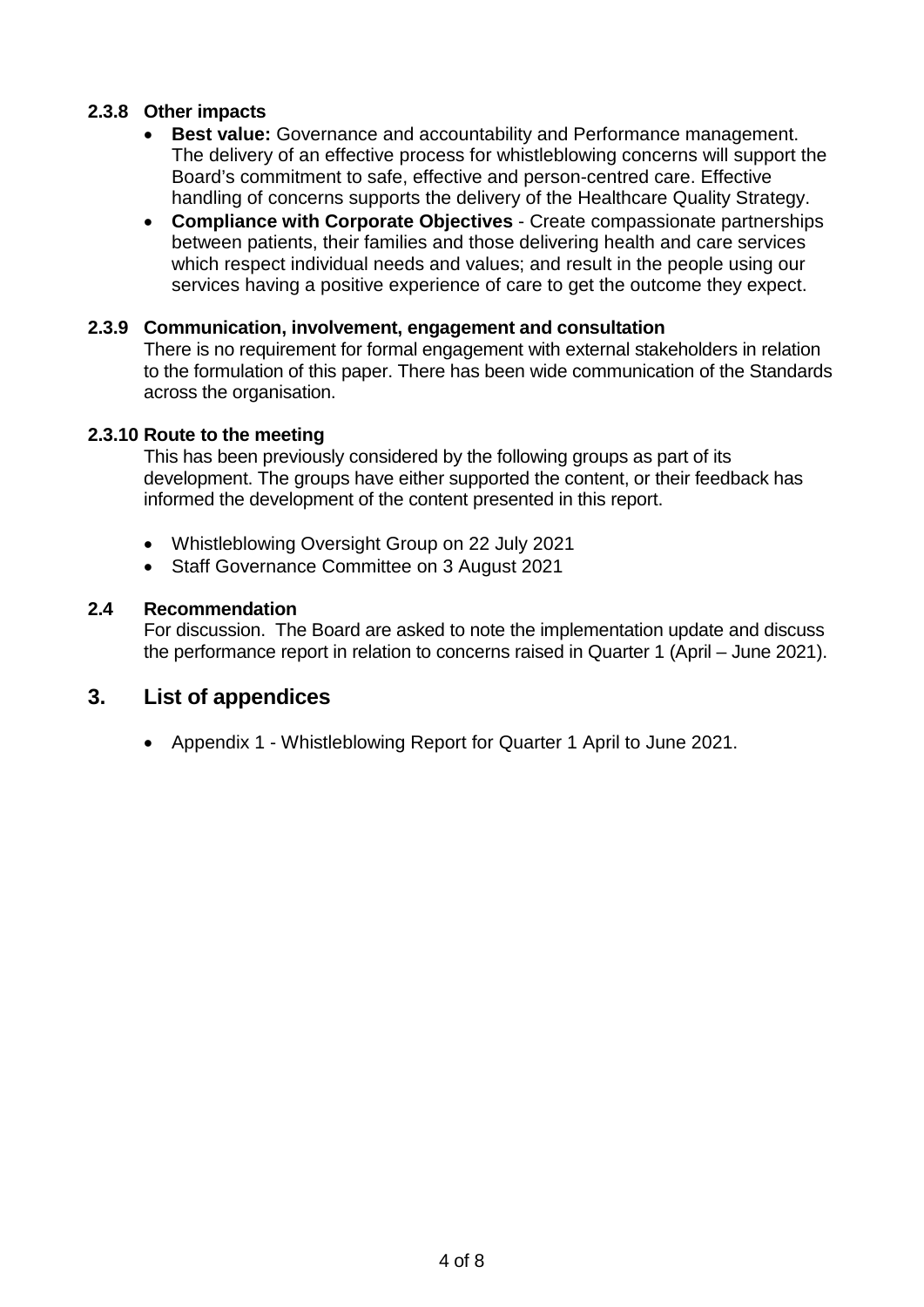# **Appendix 1 - Whistleblowing Report - Quarter 1 April to June 2021**

# **1. Introduction**

This report provides details of Whistleblowing concerns raised across the organisation by staff and those who provide services on behalf of NHS Ayrshire & Arran. This report will demonstrate our performance in the national key indicators as required by the INWO and includes key areas of Whistleblowing handling, as well as highlighting outcomes and providing more detail on Whistleblowing themes. Over time, this approach will illustrate trends in and more importantly, allow us to evidence necessary improvement and learning in response to the trends and themes demonstrated.

As this is the first quarterly report Board members will note the numbers are very small.

# **2. Whistleblowing handling performance**

# **2.1 Whistleblowing concerns received**

Table 1 below shows the total number of concerns received in the quarter through the whistleblowing process.

| Total no of<br>concerns received   for WB | Appropriate | Stage 1 | Stage 2   Comments                                                                       |
|-------------------------------------------|-------------|---------|------------------------------------------------------------------------------------------|
|                                           |             |         | $\frac{1}{1}$ = more appropriate for HR or<br>other procedure<br>$1 =$ Anonymous concern |

Table 1

Of the four concerns received in Quarter 1, two were not appropriate for the whistleblowing process. Feedback was provided to those raising the concerns to either direct to the appropriate policy, or in regard to the anonymous concern to seek engagement and advise that although this could not be managed through the whistleblowing process the concerns raised would be investigated.

Under our local processes all anonymous concerns will be considered for investigation and reported to the organisation as appropriate. Under the Standards anonymous concerns cannot be considered under the whistleblowing process.

#### **2.2 Concerns closed**

Table 2 provides the numbers of concerns closed at Stage 1 and Stage 2 of the procedure as a percentage of all concerns closed.

| WB concerns Q1 | Nos closed               | Nos ongoing | % closed against all received |
|----------------|--------------------------|-------------|-------------------------------|
| Stage 1        | $\overline{\phantom{a}}$ |             | $\overline{\phantom{0}}$      |
| Stage 2        |                          |             | 50%                           |

Table 2

#### **2.3 Concerns outcomes**

Table 3 records concerns upheld, partially upheld and not upheld at each stage of the whistleblowing procedures as a percentage of all concerns closed in full at each stage.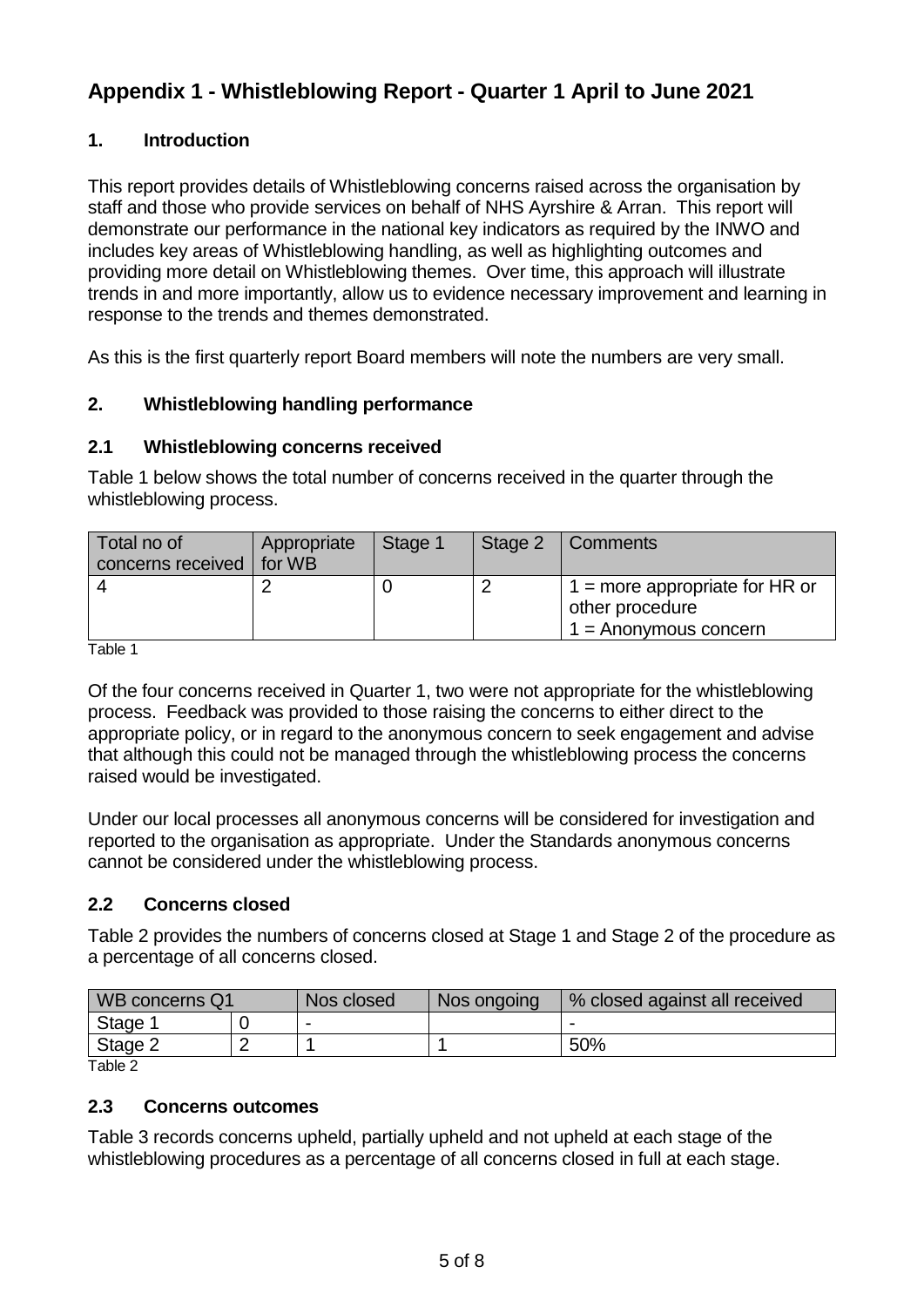| <b>Concern</b> | <b>Not Upheld</b> | <b>Partially Upheld</b> | <b>Fully Upheld</b> |
|----------------|-------------------|-------------------------|---------------------|
| Stage 1        | -                 | ۰                       |                     |
| Stage 2        | 100% (1)          |                         |                     |

Table 3

#### **2.4 Responding to concerns**

Table 4 provides the average time in working days for a full response to concerns at each stage of the whistleblowing procedure

| Concern         | Nos received | Average time to full response       |
|-----------------|--------------|-------------------------------------|
| Stage 1         |              |                                     |
| $\vert$ Stage 2 |              | 1 closed at time of report: 59 days |
| $T - L = 1$     |              |                                     |

Table 4

It is important to note that of the two concerns received in Q1 only one has been concluded. One has an investigation ongoing. Although the average number of days to respond seems lengthy this is impacted by the low numbers received. Both of the Stage 2 concerns received in Q1 have agreed an extension (as appropriate under the Standards) and hence there is a longer time to full response.

Table 5 below shows the number and percentage of concerns at each stage which were closed in full within the set timescales of 5 and 20 working days. This reflects the extensions agreed.

|              | <b>Nos</b><br>received | % closed in 5<br>working days |         | <b>Nos</b><br>received | % closed in 20<br>working days |
|--------------|------------------------|-------------------------------|---------|------------------------|--------------------------------|
| Stage 1      |                        | -                             | Stage 2 |                        | 0%                             |
| $T$ oblo $F$ |                        |                               |         |                        |                                |

Table 5

Table 6 shows the concerns where an extension was authorised

| Concern | Nos received | <b>Extension authorised</b> | As % of all concerns |
|---------|--------------|-----------------------------|----------------------|
| Stage   |              |                             |                      |
| Stage 2 |              |                             | 100%                 |

Table 6

Extensions have been agreed both Stage 2 investigations received in quarter 1. This was to allow adequate time for the required detailed investigations to be held. This was discussed and agreed with those who raised the concerns.

#### **3. Learning, changes or improvements to service or procedures**

| Concern                    | Nos received | Learning/improvement or action plan |
|----------------------------|--------------|-------------------------------------|
| Stage 1                    |              |                                     |
| Stage 2                    |              | 0 (only 1 closed at time of report) |
| $T_0$ $h_0$ $\overline{7}$ |              |                                     |

Table 7

No learning/improvement or actions plans have been developed from the concerns received in Q1 as yet. The single Stage 2 concern which has been closed during Q1 has an improvement plan in development. Any learning, changes or improvements from the concerns received will be considered when completing an investigation and responding to the person raising the concern. This will consider whether this is a local improvement/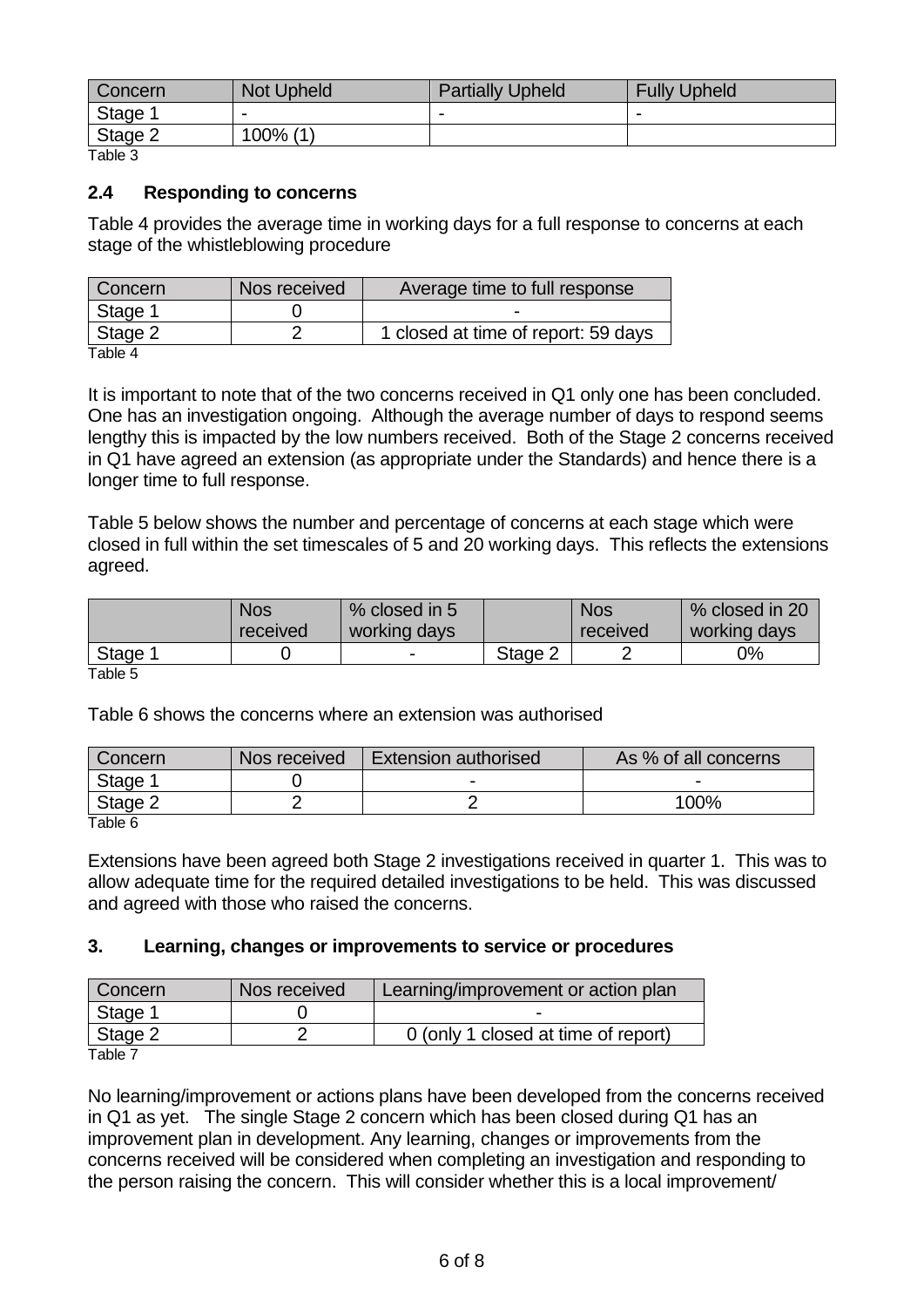learning or to be shared more widely across the organisation. This will be agreed with the lead Confidential Contact and the appropriate management team.

It is recognised that this will build as we learn from whistleblowing concerns received and a robust learning process is developed over the next year.

# **4. Experience of individuals raising concern/s**

This section reports the experiences of all those involved in the whistleblowing procedure (where this can be provided without compromising confidentiality)

As this is the first quarterly report, there is no feedback as yet from individuals raising concerns and this will be included in future reports. A process to gather feedback from those involved in the whistleblowing process is being considered and will reflect the need for confidentiality of those raising concerns.

# **5. Level of staff perception, awareness and training**

There has been a wide-ranging communication exercise across the organisation from early in 2021. This focused on providing 7 minute briefs and sharing these widely across the organisation, via 700+ managers, for use in team meetings, noticeboards and shared work spaces. Communication also via Daily Digest and weekly e-News has continued.

Whistleblowing training has been rolled out across the organisation using the national Turas modules with good uptake, to date 1014 staff and 308 managers have accessed. Managers have been targeted via facilitated sessions. Facilitated sessions will continue to be offered through the year and monthly communications will continue.

Feedback from staff to date has been positive and comments from managers' facilitated sessions indicated that staff and managers were aware of the new process under the Standards.

We are considering how to engage with staff to gauge levels of awareness going forward.

# **6. Whistleblowing themes, trends and patterns**

This section provides information on themes from whistleblowing concerns being raised and will aid identification of any shared root causes, and to progress learning and improvement in a targeted manner.

From the small number of concerns received in Q1 it is not possible to highlight trends and patterns as yet and this will be available in future reports.

The categories/classification for whistleblowing concerns are listed below for information:

- Patient Safety
- Patient Care
- Poor Practice
- Unsafe Working Conditions
- Fraud
- Changing or Falsifying information on performance
- Breach/Breaking any legal obligation